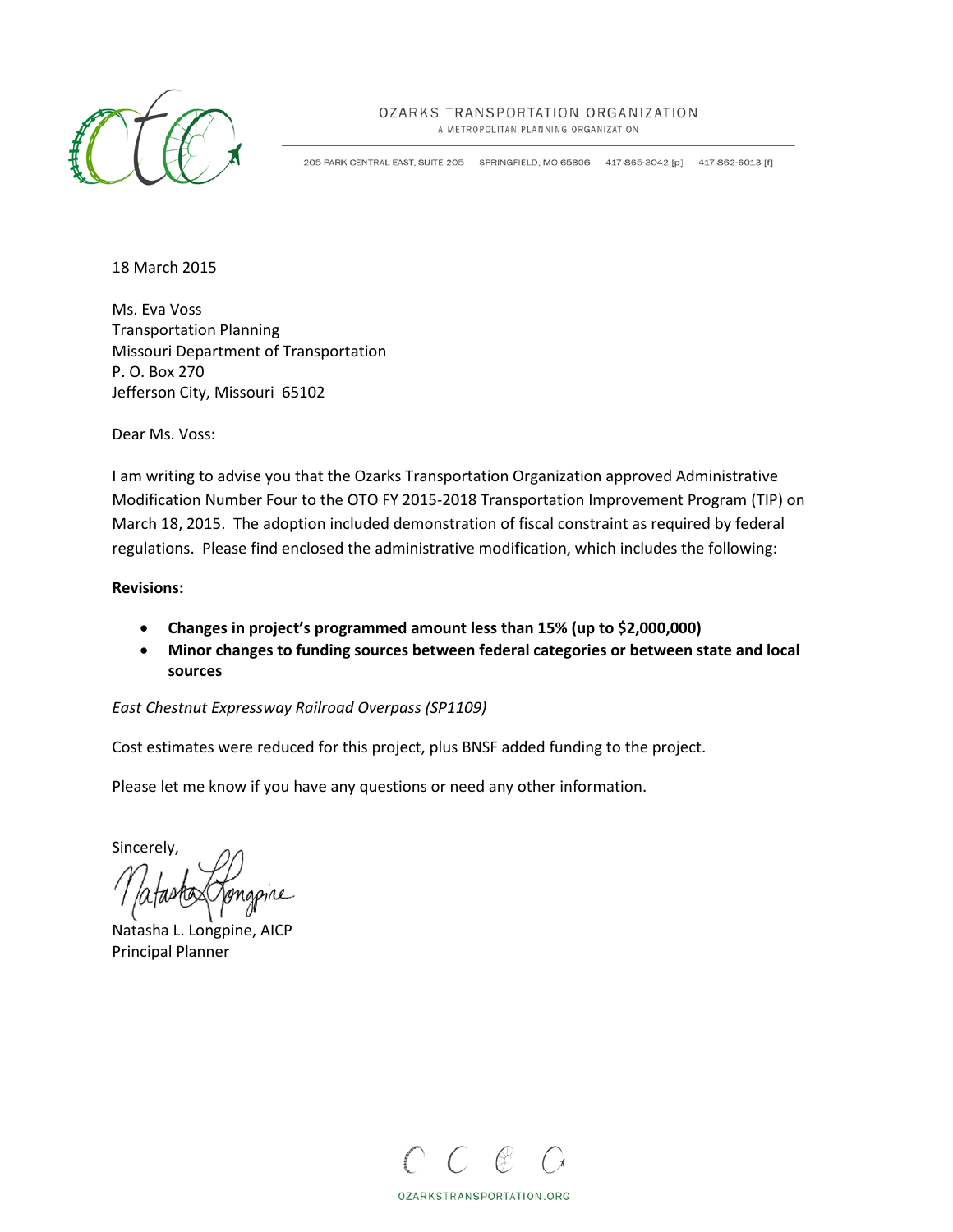

# **Transportation Improvement Program - FY 2015-2018**

Project Detail by Section and Project Number with Map

# **E) Roadways Section**

#### **TIP # SP1109** EAST CHESTNUT EXPRESSWAY RAILROAD OVERPASS

| Route                                | Chestnut Expressway |                                                                 |  |  |  |  |  |
|--------------------------------------|---------------------|-----------------------------------------------------------------|--|--|--|--|--|
| <b>From</b>                          | Chestnut Expressway |                                                                 |  |  |  |  |  |
| То                                   | <b>BNSF Railway</b> |                                                                 |  |  |  |  |  |
| <b>Location/Agency</b>               |                     | City of Springfield                                             |  |  |  |  |  |
| <b>Federal Agency</b>                |                     | <b>FHWA</b>                                                     |  |  |  |  |  |
| <b>Responsible Agency</b>            |                     | MoDOT                                                           |  |  |  |  |  |
|                                      |                     | Federal Funding Category NHPP(NHS), STP                         |  |  |  |  |  |
|                                      |                     | <b>MoDOT Funding Category</b> Major Projects and Emerging Needs |  |  |  |  |  |
| AC Year of Conv. FY 2015 and FY 2016 |                     |                                                                 |  |  |  |  |  |
| STIP#                                | 8P2196              |                                                                 |  |  |  |  |  |



# **Project Description**

| <b>Location/Agency</b>                  |               | City of Springfield |                                                                                                     |               | $\frac{z}{z}$<br><b>Downtown</b> |        |              |
|-----------------------------------------|---------------|---------------------|-----------------------------------------------------------------------------------------------------|---------------|----------------------------------|--------|--------------|
| <b>Federal Agency</b>                   | <b>FHWA</b>   |                     |                                                                                                     |               | Airport                          |        |              |
| <b>Responsible Agency</b>               |               | MoDOT               |                                                                                                     |               | estnut Expy<br>field             |        |              |
| Federal Funding Category NHPP(NHS), STP |               |                     |                                                                                                     |               |                                  |        |              |
|                                         |               |                     | MoDOT Funding Category Major Projects and Emerging Needs                                            |               |                                  |        |              |
| AC Year of Conv. FY 2015 and FY 2016    |               |                     |                                                                                                     |               | E Grand St                       |        |              |
| STIP#                                   | 8P2196        |                     |                                                                                                     |               |                                  |        |              |
|                                         |               |                     |                                                                                                     |               | hine <sup>8t</sup><br>$\omega$   | MO D   |              |
| <b>Project Description</b>              |               |                     |                                                                                                     |               |                                  |        |              |
|                                         |               |                     | Construct a grade separated crossing at the Chestnut Expressway (Business 65) BNSF railway crossing |               |                                  |        |              |
| 0.2 miles west of Route 65.             |               |                     |                                                                                                     |               |                                  |        |              |
|                                         |               |                     |                                                                                                     |               |                                  |        |              |
|                                         |               |                     |                                                                                                     |               |                                  |        |              |
| <b>Fund Code</b>                        | <b>Source</b> | <b>Phase</b>        | FY2015                                                                                              | <b>FY2016</b> | FY2017                           | FY2018 | <b>Total</b> |
| MoDOT                                   | <b>State</b>  | <b>ENG</b>          | \$429,000                                                                                           | \$0           | \$0                              | \$0    | \$429,000    |
| <b>FHWA (130)</b>                       | Federal       | CON                 | \$2,250,000                                                                                         | \$0           | \$0                              | \$0    | \$2,250,000  |
| FHWA (STP-U)                            | Federal       | CON                 | \$1,966,300                                                                                         | \$0           | \$0                              | \$0    | \$1,966,300  |
| <b>MoDOT</b>                            | <b>State</b>  | CON                 | \$1,004,140                                                                                         | \$0           | \$0                              | \$0    | \$1,004,140  |
| MoDOT-AC                                | <b>State</b>  | <b>CON</b>          | \$4,016,560                                                                                         | \$0           | \$0                              | \$0    | \$4,016,560  |
| MoDOT-GCSA                              | <b>State</b>  | <b>CON</b>          | \$750,000                                                                                           | \$0           | \$0                              | \$0    | \$750,000    |
| <b>Totals</b>                           |               |                     | \$10,416,000                                                                                        | \$0           | \$0                              | \$0    | \$10,416,000 |
|                                         |               |                     |                                                                                                     |               |                                  |        |              |
|                                         |               |                     |                                                                                                     |               |                                  |        |              |
|                                         |               |                     |                                                                                                     |               |                                  |        |              |
|                                         |               |                     |                                                                                                     |               |                                  |        |              |
|                                         |               |                     |                                                                                                     |               |                                  |        |              |
|                                         |               |                     |                                                                                                     |               |                                  |        |              |
|                                         |               |                     |                                                                                                     |               |                                  |        |              |
|                                         |               |                     |                                                                                                     |               |                                  |        |              |
|                                         |               |                     |                                                                                                     |               |                                  |        |              |
|                                         |               |                     |                                                                                                     |               |                                  |        |              |
|                                         |               |                     |                                                                                                     |               |                                  |        |              |
|                                         |               |                     |                                                                                                     |               |                                  |        |              |

# **Notes**

Source of State Funds: State transportation revenues in statewide cost share program. Local Funds: Springfield 1/8-cent transportation sales tax. \$4,846,523 MoDOT Cost Share Program (\$969,305 State funds, \$3,877,218 State AC), \$2,000,000 Springfield Local, \$3,633,700 Springfield STP-U, \$400,000 Greene STP-U.

**Prior Cost Future Cost Total Cost** \$4,651,400 \$0 \$15,067,400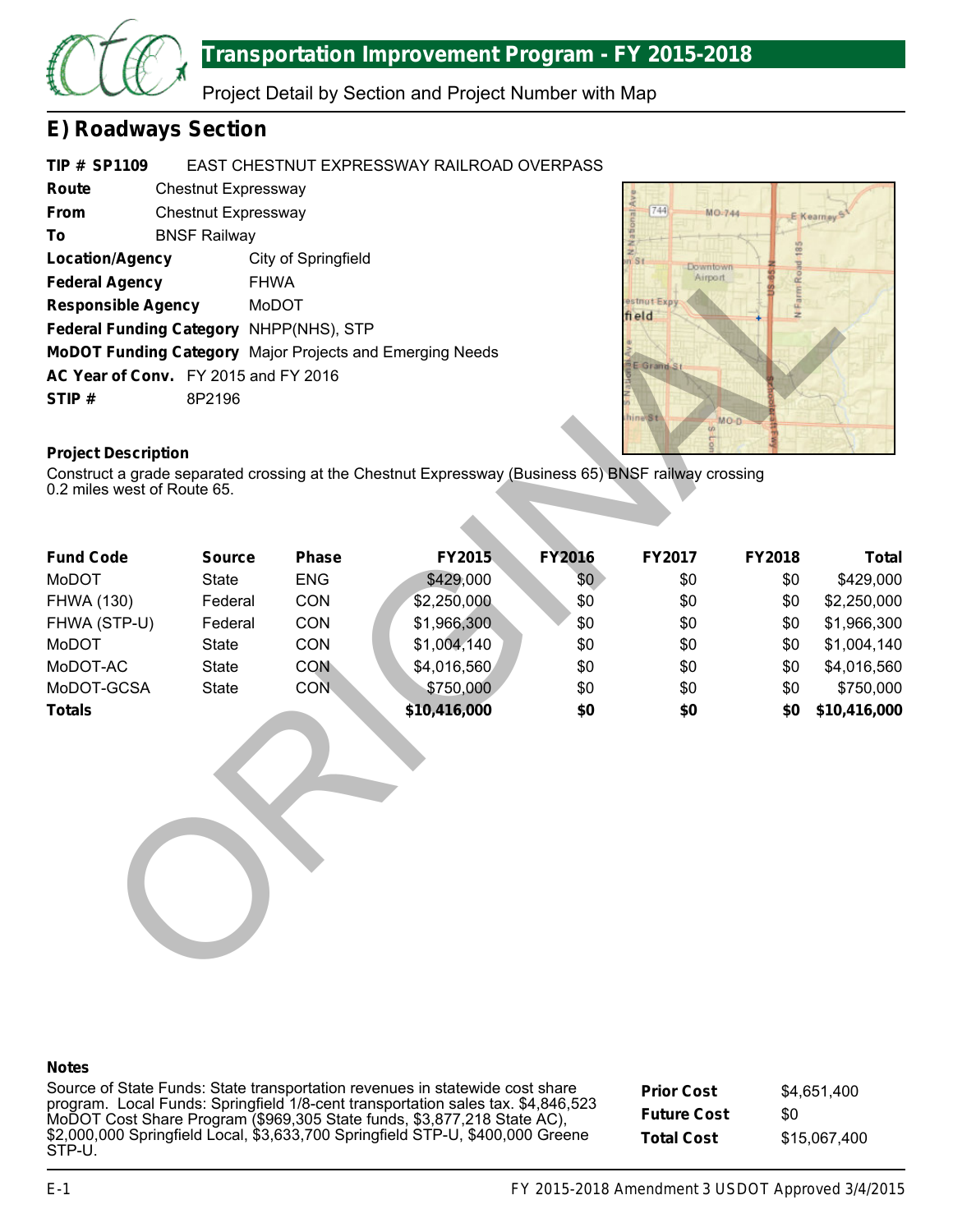

# **Transportation Improvement Program - FY 2015-2018**

Project Detail by Section and Project Number with Map

# **E) Roadways Section**

#### **TIP # SP1109** EAST CHESTNUT EXPRESSWAY RAILROAD OVERPASS

| Route                                |                     | Chestnut Expressway                                             |  |  |  |  |  |  |  |
|--------------------------------------|---------------------|-----------------------------------------------------------------|--|--|--|--|--|--|--|
| <b>From</b>                          | Chestnut Expressway |                                                                 |  |  |  |  |  |  |  |
| To                                   | <b>BNSF Railway</b> |                                                                 |  |  |  |  |  |  |  |
| <b>Location/Agency</b>               |                     | City of Springfield                                             |  |  |  |  |  |  |  |
| <b>Federal Agency</b>                |                     | <b>FHWA</b>                                                     |  |  |  |  |  |  |  |
| <b>Responsible Agency</b>            |                     | MoDOT                                                           |  |  |  |  |  |  |  |
|                                      |                     | Federal Funding Category NHPP(NHS), STP                         |  |  |  |  |  |  |  |
|                                      |                     | <b>MoDOT Funding Category</b> Major Projects and Emerging Needs |  |  |  |  |  |  |  |
| AC Year of Conv. FY 2015 and FY 2016 |                     |                                                                 |  |  |  |  |  |  |  |
| STIP#                                | 8P2196              |                                                                 |  |  |  |  |  |  |  |



# **Project Description**

| <b>Federal Agency</b>                                    | <b>FHWA</b>   |                |                                                                                                     |               | Airport                   | mR <sub>o</sub>  |              |
|----------------------------------------------------------|---------------|----------------|-----------------------------------------------------------------------------------------------------|---------------|---------------------------|------------------|--------------|
| <b>Responsible Agency</b>                                |               | MoDOT          |                                                                                                     |               | estnut Expy<br>field      | N <sub>Far</sub> |              |
| <b>Federal Funding Category</b>                          |               | NHPP(NHS), STP |                                                                                                     |               |                           |                  |              |
| MoDOT Funding Category Major Projects and Emerging Needs |               |                |                                                                                                     |               |                           |                  |              |
| AC Year of Conv. FY 2015 and FY 2016                     |               |                |                                                                                                     |               | E Grand S.                |                  |              |
| STIP#                                                    | 8P2196        |                |                                                                                                     |               |                           |                  |              |
|                                                          |               |                |                                                                                                     |               | line St<br>$\overline{a}$ | MO D             |              |
|                                                          |               |                |                                                                                                     |               |                           |                  |              |
| <b>Project Description</b>                               |               |                | Construct a grade separated crossing at the Chestnut Expressway (Business 65) BNSF railway crossing |               |                           |                  |              |
| 0.2 miles west of Route 65.                              |               |                |                                                                                                     |               |                           |                  |              |
|                                                          |               |                |                                                                                                     |               |                           |                  |              |
|                                                          |               |                |                                                                                                     |               |                           |                  |              |
| <b>Fund Code</b>                                         | <b>Source</b> | <b>Phase</b>   | FY2015                                                                                              | <b>FY2016</b> | FY2017                    | <b>FY2018</b>    | <b>Total</b> |
| <b>MoDOT</b>                                             | <b>State</b>  | <b>ENG</b>     | \$429,000                                                                                           | \$0           | \$0                       | \$0              | \$429,000    |
| <b>OTHER</b>                                             | Other         | <b>CAPITAL</b> | \$343,000                                                                                           | \$0           | \$0                       | \$0              | \$343,000    |
| <b>FHWA (130)</b>                                        | Federal       | <b>CON</b>     | \$2,250,000                                                                                         | \$0           | \$0                       | \$0              | \$2,250,000  |
| FHWA (STP-U)                                             | Federal       | CON            | \$1,506,000                                                                                         | \$0           | \$0                       | \$0              | \$1,506,000  |
| <b>MoDOT</b>                                             | <b>State</b>  | CON            | \$969,400                                                                                           | \$0           | \$0                       | \$0              | \$969,400    |
| MoDOT-AC                                                 | <b>State</b>  | CON            | \$3,877,600                                                                                         | \$0           | \$0                       | \$0              | \$3,877,600  |
| MoDOT-GCSA                                               | <b>State</b>  | CON            | \$750,000                                                                                           | \$0           | \$0                       | \$0              | \$750,000    |
| <b>Totals</b>                                            |               |                | \$10,125,000                                                                                        | \$0           | \$0                       | \$0              | \$10,125,000 |
|                                                          |               |                |                                                                                                     |               |                           |                  |              |
|                                                          |               |                |                                                                                                     |               |                           |                  |              |
|                                                          |               |                |                                                                                                     |               |                           |                  |              |
|                                                          |               |                |                                                                                                     |               |                           |                  |              |
|                                                          |               |                |                                                                                                     |               |                           |                  |              |
|                                                          |               |                |                                                                                                     |               |                           |                  |              |
|                                                          |               |                |                                                                                                     |               |                           |                  |              |
|                                                          |               |                |                                                                                                     |               |                           |                  |              |
|                                                          |               |                |                                                                                                     |               |                           |                  |              |
|                                                          |               |                |                                                                                                     |               |                           |                  |              |

# **Notes**

Source of State Funds: State transportation revenues in statewide cost share program. Local Funds: Springfield 1/8-cent transportation sales tax. \$4,846,523 MoDOT Cost Share Program (\$969,400 State funds, \$3,877,600 State AC), \$2,000,000 Springfield Local, \$3,633,700 Springfield STP-U, \$400,000 Greene STP-U and \$343,000 BNSF.

**Prior Cost Future Cost Total Cost** \$4,651,400 \$0 \$14,776,400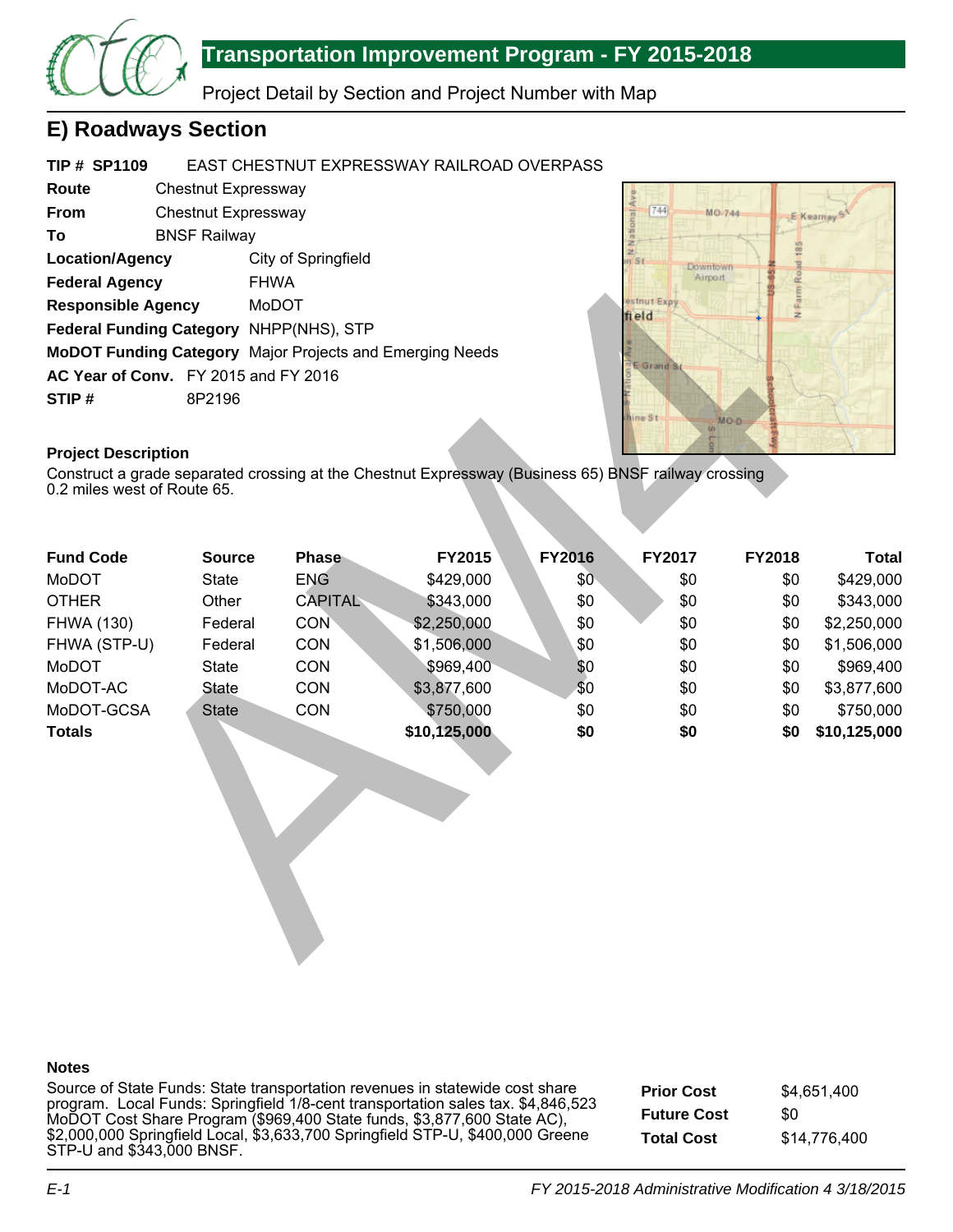### **FINANCIAL SUMMARY**

**Roadways**

| <b>YEARLY SUMMARY</b> |                    |            |                                          |            |                   |            |             |                    |                    |                   |                    |              |                           |
|-----------------------|--------------------|------------|------------------------------------------|------------|-------------------|------------|-------------|--------------------|--------------------|-------------------|--------------------|--------------|---------------------------|
|                       |                    |            |                                          | Federal    |                   |            |             | Local              |                    | <b>State</b>      |                    | Other        |                           |
| <b>PROJECT</b>        |                    |            | FHWA (STP-U) FHWA (SAFETY) FHWA (BRIDGE) | FHWA (STP) | <b>FHWA (130)</b> | FHWA (HPP) | FHWA (BRO)  | LOCAL              | <b>MoDOT</b>       | <b>MoDOT-GCSA</b> | <b>MoDOT-AC</b>    | <b>OTHER</b> | <b>TOTAL</b>              |
|                       |                    |            |                                          |            |                   |            |             |                    |                    |                   |                    |              |                           |
| FY 2015               |                    |            |                                          |            |                   |            |             |                    |                    |                   |                    |              |                           |
| <b>BA1101</b>         | \$8,000            | \$0        | \$0                                      | \$0        | \$0               | \$0        | \$0         | \$2,000            | \$0                | \$0               | \$0                | \$0          | \$10,000<br>\$2,000       |
| CC0901                | \$0                | \$0        | \$0                                      | \$0        | \$0               | \$0        | \$0         | \$0                | \$400              | \$0               | \$1,600            | \$0          |                           |
| CC1102                | \$0<br>\$2,072,000 | \$0<br>\$0 | \$0<br>\$0                               | \$0<br>\$0 | \$0<br>\$0        | \$0<br>\$0 | \$0<br>\$0  | \$0<br>\$1,557,044 | \$400              | \$0<br>\$0        | \$1,600            | \$0<br>\$0   | \$2,000<br>\$7,620,000    |
| CC1110                | \$0                | \$911,000  | \$0                                      | \$0        | \$0               | \$0        | \$0         |                    | \$97,600           | \$0               | \$3,893,356        | \$0          |                           |
| GR1010<br>GR1104      | \$0                | \$0        | \$0                                      | \$0        | \$160,000         | \$0        | \$0         | \$0<br>\$0         | \$2,369,000<br>\$0 | \$40,000          | \$9,071,000<br>\$0 | \$0          | \$12,351,000<br>\$200,000 |
| GR1213                | \$0                | \$0        | \$0                                      | \$0        | \$0               | \$0        | \$1,133,600 | \$283,400          | \$0                | \$0               | \$0                | \$0          | \$1,417,000               |
| GR1312                | \$0                | \$0        | \$0                                      | \$0        | \$0               | \$0        | \$371,200   | \$92,800           | \$0                | \$0               | \$0                | \$0          | \$464,000                 |
| GR1402                | \$0                | \$0        | \$0                                      | \$168,800  | \$1,049,967       | \$0        | \$0         | \$0                | \$105,200          | \$1,048,968       | \$0                | \$126,065    | \$2,499,000               |
| GR1403                | \$0                | \$0        | \$0                                      | \$0        | \$0               | \$0        | \$0         | \$0                | \$400              | \$0               | \$1,600            | \$0          | \$2,000                   |
| GR1408                | \$0                | \$0        | \$0                                      | \$0        | \$0               | \$0        | \$0         | \$0                | \$400              | \$0               | \$1,600            | \$0          | \$2,000                   |
| GR1501                | \$1,200,000        | \$0        | \$0                                      | \$0        | \$0               | \$0        | \$0         | \$300,000          | \$0                | \$0               | \$0                | \$0          | \$1,500,000               |
| GR1502                | \$960,000          | \$0        | \$0                                      | \$0        | \$0               | \$0        | \$0         | \$240,000          | \$0                | \$0               | \$0                | \$0          | \$1,200,000               |
| MO1105                | \$0                | \$0        | \$0                                      | \$0        | \$0               | \$0        | \$0         | \$0                | \$284,000          | \$0               | \$0                | \$0          | \$284,000                 |
| MO1201                | \$0                | \$1,800    | \$0                                      | \$0        | \$0               | \$0        | \$0         | \$0                | \$200              | \$0               | \$0                | \$0          | \$2,000                   |
| MO1404                | \$0                | \$0        | \$0                                      | \$0        | \$0               | \$0        | \$0         | \$0                | \$400              | \$0               | \$1,600            | \$0          | \$2,000                   |
| MO1405                | \$0                | \$0        | \$0                                      | \$0        | \$0               | \$0        | \$0         | \$0                | \$25,000           | \$0               | \$0                | \$0          | \$25,000                  |
| MO1408                | \$0                | \$0        | \$0                                      | \$0        | \$0               | \$0        | \$0         | \$0                | \$196,000          | \$0               | \$784,000          | \$0          | \$980,000                 |
| MO1409                | \$0                | \$0        | \$0                                      | \$0        | \$0               | \$0        | \$0         | \$0                | \$330,800          | \$0               | \$1,323,200        | \$0          | \$1,654,000               |
| MO1501                | \$0                | \$32,000   | \$0                                      | \$0        | \$0               | \$0        | \$0         | \$0                | \$0                | \$0               | \$0                | \$0          | \$32,000                  |
| MO1503                | \$276,000          | \$0        | \$0                                      | \$0        | \$0               | \$0        | \$0         | \$69,000           | \$134,600          | \$0               | \$538,400          | \$0          | \$1,018,000               |
| MO1504                | \$0                | \$0        | \$0                                      | \$0        | \$0               | \$0        | \$0         | \$0                | \$21,600           | \$0               | \$194,400          | \$0          | \$216,000                 |
| MO1505                | \$0                | \$0        | \$0                                      | \$0        | \$0               | \$0        | \$0         | \$0                | \$37,800           | \$0               | \$151,200          | \$0          | \$189,000                 |
| MO1601                | \$0                | \$0        | \$0                                      | \$0        | \$0               | \$0        | \$0         | \$0                | \$2,000            | \$0               | \$0                | \$0          | \$2,000                   |
| MO1604                | \$0                | \$55,800   | \$0                                      | \$0        | \$0               | \$0        | \$0         | \$0                | \$6,200            | \$0               | \$0                | \$0          | \$62,000                  |
| MO1605                | \$0                | \$0        | \$0                                      | \$0        | \$0               | \$0        | \$0         | \$0                | \$400              | \$0               | \$1,600            | \$0          | \$2,000                   |
| MO1705                | \$0                | \$0        | \$0                                      | \$0        | \$0               | \$0        | \$0         | \$0                | \$400              | \$0               | \$1,600            | \$0          | \$2,000                   |
| NX0601                | \$949,612          | \$0        | \$0                                      | \$0        | \$0               | \$0        | \$0         | \$1,188,388        | \$0                | \$0               | \$0                | \$0          | \$2,138,000               |
| NX0906                | \$0                | \$0        | \$0                                      | \$0        | \$0               | \$0        | \$0         | \$0                | \$10,800           | \$0               | \$43,200           | \$0          | \$54,000                  |
| OK1401                | \$0                | \$0        | \$0                                      | \$0        | \$0               | \$0        | \$0         | \$0                | \$400              | \$0               | \$1,600            | \$0          | \$2,000                   |
| RG0901                | \$0                | \$0        | \$0                                      | \$0        | \$0               | \$0        | \$0         | \$0                | \$400              | \$0               | \$1,600            | \$0          | \$2,000                   |
| RG1201                | \$0                | \$0        | \$0                                      | \$0        | \$0               | \$0        | \$0         | \$0                | \$400              | \$0               | \$1,600            | \$0          | \$2,000                   |
| RP1401                | \$0                | \$0        | \$0                                      | \$0        | \$0               | \$0        | \$0         | \$0                | \$400              | \$0               | \$1,600            | \$0          | \$2,000                   |
| RP1501                | \$40,000           | \$0        | \$0                                      | \$0        | \$0               | \$0        | \$0         | \$10,000           | \$0                | \$0               | \$0                | \$0          | \$50,000                  |
| SP1018                | \$0                | \$0        | \$248,000                                | \$0        | \$0               | \$0        | \$0         | \$0                | \$62,000           | \$0               | \$0                | \$0          | \$310,000                 |
| SP1106                | \$0                | \$0        | \$0                                      | \$0        | \$0               | \$0        | \$0         | \$0                | \$1,000            | \$0               | \$4,000            | \$0          | \$5.000                   |
| SP1109                | \$1,506,000        | \$0        | \$0                                      | \$0        | \$2,250,000       | \$0        | \$0         | \$0                | \$1.398,400        | \$750,000         | \$3,877,600        | \$343,000    | \$10,125,000              |
| SP1112                | \$0                | \$0        | \$0                                      | \$0        | \$0               | \$0        | \$0         | \$0                | \$400              | \$0               | \$1,600            | \$0          | \$2,000                   |
| SP1114                | \$0                | \$0        | \$0                                      | \$0        | \$160,000         | \$0        | \$0         | \$0                | \$0                | \$40,000          | \$0                | \$0          | \$200,000                 |
| SP1120                | \$0                | \$0        | \$0                                      | \$0        | \$4,000           | \$0        | \$0         | \$0                | \$0                | \$1,000           | \$0                | \$0          | \$5,000                   |
| SP1204                | \$0                | \$0        | \$0                                      | \$0        | \$0               | \$0        | \$0         | \$0                | \$400              | \$0               | \$1,600            | \$0          | \$2,000                   |
| SP1209                | \$0                | \$0        | \$0                                      | \$499,915  | \$0               | \$0        | \$0         | \$124,979          | \$0                | \$0               | \$0                | \$0          | \$624,894                 |
| SP1315                | \$0                | \$0        | \$0                                      | \$0        | \$0               | \$0        | \$0         | \$0                | \$88,200           | \$0               | \$352,800          | \$0          | \$441,000                 |
| SP1316                | \$0                | \$0        | \$0                                      | \$0        | \$0               | \$0        | \$0         | \$0                | \$391,800          | \$0               | \$1,567,200        | \$0          | \$1,959,000               |
| SP1318                | \$0                | \$0        | \$0                                      | \$0        | \$0               | \$0        | \$0         | \$0                | \$233,000          | \$0               | \$932,000          | \$0          | \$1,165,000               |
| SP1321                | \$10,000           | \$0        | \$0                                      | \$0        | \$0               | \$0        | \$0         | \$3,984            | \$0                | \$0               | \$0                | \$0          | \$13,984                  |
| SP1323                | \$47,000           | \$0        | \$0                                      | \$0        | \$0               | \$0        | \$0         | \$10,000           | \$32,600           | \$0               | \$126,400          | \$0          | \$216,000                 |

*FY 2015 continued on next page*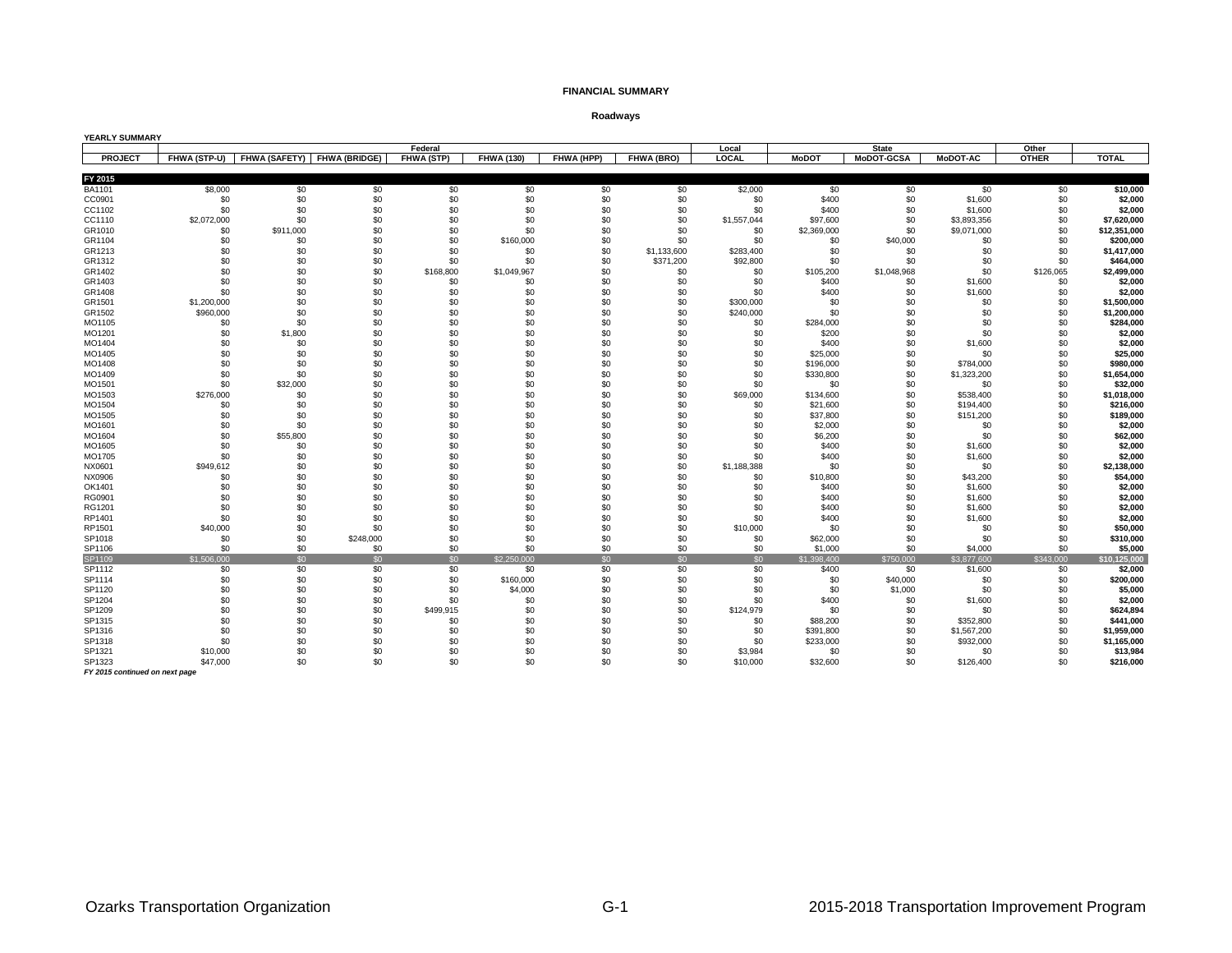### **FINANCIAL SUMMARY**

### **Roadways**

| <b>YEARLY SUMMARY</b>       |                            |             |                      |            |                   |            |             |             |                   |                   |                        |              |                      |
|-----------------------------|----------------------------|-------------|----------------------|------------|-------------------|------------|-------------|-------------|-------------------|-------------------|------------------------|--------------|----------------------|
|                             |                            |             |                      | Federal    |                   |            |             | Local       |                   | <b>State</b>      |                        | Other        |                      |
| <b>PROJECT</b>              | FHWA (STP-U) FHWA (SAFETY) |             | <b>FHWA (BRIDGE)</b> | FHWA (STP) | <b>FHWA (130)</b> | FHWA (HPP) | FHWA (BRO)  | LOCAL       | <b>MoDOT</b>      | <b>MoDOT-GCSA</b> | <b>MoDOT-AC</b>        | <b>OTHER</b> | <b>TOTAL</b>         |
|                             |                            |             |                      |            |                   |            |             |             |                   |                   |                        |              |                      |
| FY 2015 continued<br>SP1401 | \$0                        | \$0         | \$0                  | \$0        | \$0               | \$0        | \$0         | \$0         | \$1,000           | \$0               | \$4,000                | \$0          | \$5,000              |
| SP1403                      | \$0                        | \$0         | \$0                  | \$0        | \$0               | \$0        | \$0         | \$0         | \$120,200         | \$0               | \$480,800              | \$0          | \$601,000            |
| SP1405                      | \$0                        | \$0         | \$0                  | \$0        | \$0               | \$0        | \$0         | \$0         | \$400             | \$0               | \$1,600                | \$0          | \$2,000              |
| SP1408                      | \$0                        | \$0         | \$0                  | \$0        | \$0               | \$0        | \$0         | \$0         | \$255,400         | \$0               | \$1,021,600            | \$0          | \$1,277,000          |
| SP1409                      | \$0                        | \$0         | \$0                  | \$0        | \$0               | \$0        | \$0         | \$0         | \$7,300           | \$0               | \$65,700               | \$0          | \$73,000             |
| SP1410                      | \$0                        | \$0         | \$0                  | \$0        | \$0               | \$0        | \$0         | \$0         | \$40,000          | \$0               | \$160,000              | \$0          | \$200,000            |
| SP1411                      | \$0                        | \$0         | \$0                  | \$0        | \$0               | \$0        | \$0         | \$0         | \$109,600         | \$0               | \$438,400              | \$0          | \$548,000            |
| SP1415                      | \$0                        | \$0         | \$0                  | \$0        | \$0               | \$0        | \$0         | \$0         | \$22,800          | \$0               | \$91,200               | \$0          | \$114,000            |
| SP1416                      | \$0                        | \$0         | \$0                  | \$0        | \$0               | \$0        | \$0         | \$0         | \$400             | \$0               | \$1,600                | \$0          | \$2,000              |
| SP1501                      | \$0                        | \$0         | \$0                  | \$0        | \$0               | \$0        | \$0         | \$0         | \$75,200          | \$0               | \$300,800              | \$0          | \$376,000            |
| WI1301                      | \$0                        | \$0         | \$0                  | \$0        | \$0               | \$0        | \$0         | \$0         | \$1,000           | \$0               | \$4,000                | \$0          | \$5,000              |
| WI1501                      | \$40,000                   | \$0         | \$0                  | \$0        | \$0               | \$0        | \$0         | \$10,000    | \$0               | \$0               | \$0                    | \$0          | \$50,000             |
| <b>SUBTOTAL</b>             | \$7,108,612                | \$1,000,600 | \$248,000            | \$668,715  | \$3,623,967       | \$0        | \$1,504,800 | \$3,891,595 | \$6,466,300       | \$1,879,968       | \$25,449,256           | \$469,065    | \$52,310,878         |
|                             |                            |             |                      |            |                   |            |             |             |                   |                   |                        |              |                      |
| FY 2016                     |                            |             |                      |            |                   |            |             |             |                   |                   |                        |              |                      |
| CC0901                      | \$0                        | \$0         | \$0                  | \$0        | \$0               | \$0        | \$0         | \$0         | \$400             | \$0               | \$1,600                | \$0          | \$2,000              |
| CC1102                      | \$0                        | \$0         | \$0                  | \$0        | \$0               | \$0        | \$0         | \$0         | \$400             | \$0               | \$1,600                | \$0          | \$2,000              |
| GR1104                      | \$0                        | \$0         | \$0                  | \$0        | \$128,000         | \$0        | \$0         | \$0         | \$0               | \$32,000          | \$0                    | \$0          | \$160,000            |
| GR1403                      | \$0                        | \$0         | \$0                  | \$0        | \$0               | \$0        | \$0         | \$0         | \$400             | \$0               | \$1,600                | \$0          | \$2,000              |
| GR1408                      | \$0                        | \$0         | \$0                  | \$0        | \$0               | \$0        | \$0         | \$0         | \$400             | \$0               | \$1,600                | \$0          | \$2,000              |
| GR1501                      | \$1,200,000                | \$0         | \$0                  | \$0        | \$0               | \$0        | \$0         | \$300,000   | \$0               | \$0               | \$0                    | \$0          | \$1,500,000          |
| GR1601                      | \$0                        | \$0         | \$0                  | \$0        | \$0               | \$0        | \$320,000   | \$80,000    | \$0               | \$0               | \$0                    | \$0          | \$400,000            |
| MO1105                      | \$0                        | \$0         | \$0                  | \$0        | \$0               | \$0        | \$0         | \$0         | \$284,000         | \$0               | \$0                    | \$0          | \$284,000            |
| MO1201                      | \$0                        | \$2,700     | \$0                  | \$0        | \$0               | \$0        | \$0         | \$0         | \$300             | \$0               | \$0                    | \$0          | \$3,000              |
| MO1404                      | \$0                        | \$0         | \$0                  | \$0        | \$0               | \$0        | \$0         | \$0         | \$4,800           | \$0               | \$19,200               | \$0          | \$24,000             |
| MO1601                      | \$0                        | \$50,000    | \$0                  | \$0        | \$0               | \$0        | \$0         | \$0         | \$3,000           | \$0               | \$0                    | \$0          | \$53,000             |
| MO1603                      | \$284,000                  | \$0         | \$0                  | \$0        | \$0               | \$0        | \$0         | \$71,000    | \$134,600         | \$0               | \$538,400              | \$0          | \$1,028,000          |
| MO1604                      | \$0<br>\$0                 | \$980,100   | \$0                  | \$0        | \$0               | \$0<br>\$0 | \$0<br>\$0  | \$0         | \$108,900         | \$0               | \$0                    | \$0          | \$1,089,000          |
| MO1605                      | \$0                        | \$0<br>\$0  | \$0<br>\$0           | \$0<br>\$0 | \$0<br>\$0        | \$0        | \$0         | \$0<br>\$0  | \$38,800<br>\$400 | \$0<br>\$0        | \$155,200              | \$0<br>\$0   | \$194,000<br>\$2,000 |
| MO1705<br>NX0906            | \$1,307,001                | \$0         | \$0                  | \$0        | \$0               | \$0        | \$0         | \$326,750   | \$362,000         | \$0               | \$1,600<br>\$1,448,000 | \$0          | \$3,443,751          |
| OK1401                      | \$0                        | \$0         | \$0                  | \$0        | \$0               | \$0        | \$0         | \$0         | \$400             | \$0               | \$1,600                | \$0          | \$2,000              |
| RG0901                      | \$0                        | \$0         | \$0                  | \$0        | \$0               | \$0        | \$0         | \$0         | \$400             | \$0               | \$1,600                | \$0          | \$2,000              |
| RG1201                      | \$0                        | \$0         | \$0                  | \$0        | \$0               | \$0        | \$0         | \$0         | \$1,400           | \$0               | \$5,600                | \$0          | \$7,000              |
| RP1401                      | \$0                        | \$0         | \$0                  | \$0        | \$0               | \$0        | \$0         | \$0         | \$41,000          | \$0               | \$164,000              | \$0          | \$205,000            |
| SP1018                      | \$0                        | \$0         | \$4,651,200          | \$0        | \$0               | \$0        | \$0         | \$0         | \$1,162,800       | \$0               | \$0                    | \$0          | \$5,814,000          |
| SP1106                      | \$0                        | \$0         | \$0                  | \$0        | \$0               | \$0        | \$0         | \$0         | \$400             | \$0               | \$1,600                | \$0          | \$2,000              |
| SP1112                      | \$0                        | \$0         | \$0                  | \$0        | \$0               | \$0        | \$0         | \$0         | \$16,000          | \$0               | \$64.000               | \$0          | \$80.000             |
| SP1204                      | \$0                        | \$0         | \$0                  | \$0        | \$0               | \$0        | \$0         | \$0         | \$400             | \$0               | \$1,600                | \$0          | \$2,000              |
| SP1321                      | \$10,000                   | \$0         | \$0                  | \$0        | \$0               | \$0        | \$0         | \$3,984     | \$0               | \$0               | \$0                    | \$0          | \$13,984             |
| SP1323                      | \$681,000                  | \$0         | \$0                  | \$0        | \$0               | \$0        | \$0         | \$172,000   | \$156,600         | \$0               | \$626,400              | \$0          | \$1,636,000          |
| SP1401                      | \$0                        | \$0         | \$0                  | \$0        | \$0               | \$0        | \$0         | \$0         | \$5,200           | \$0               | \$20,800               | \$0          | \$26,000             |
| SP1405                      | \$0                        | \$0         | \$0                  | \$0        | \$0               | \$0        | \$0         | \$0         | \$400             | \$0               | \$1,600                | \$0          | \$2,000              |
| SP1409                      | \$0                        | \$0         | \$0                  | \$0        | \$0               | \$0        | \$0         | \$0         | \$996,400         | \$0               | \$8,967,600            | \$0          | \$9,964,000          |
| SP1410                      | \$0                        | \$0         | \$0                  | \$0        | \$0               | \$0        | \$0         | \$0         | \$1,833,000       | \$0               | \$7,332,000            | \$0          | \$9,165,000          |
| SP1415                      | \$734,000                  | \$0         | \$0                  | \$0        | \$0               | \$0        | \$0         | \$184,000   | \$74,000          | \$0               | \$298,000              | \$0          | \$1,290,000          |
| WI1301                      | \$0                        | \$0         | \$0                  | \$0        | \$0               | \$0        | \$0         | \$0         | \$10,000          | \$0               | \$40,000               | \$0          | \$50,000             |
| <b>SUBTOTAL</b>             | \$4,216,001                | \$1,032,800 | \$4,651,200          | \$0        | \$128,000         | \$0        | \$320,000   | \$1,137,734 | \$5,236,800       | \$32,000          | \$19,695,200           | \$0          | \$36,449,735         |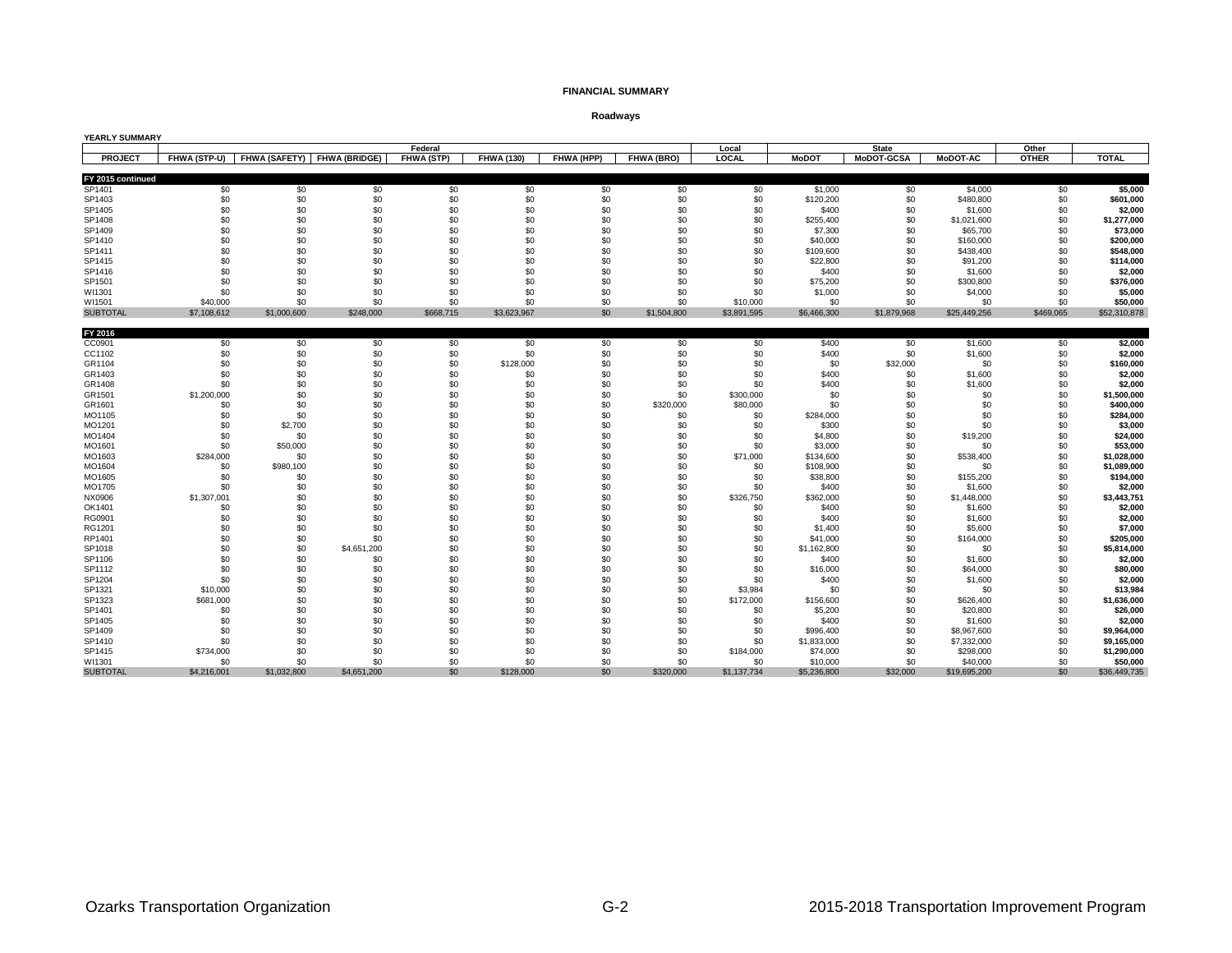### **FINANCIAL SUMMARY**

### **Roadways**

| <b>YEARLY SUMMARY</b> |              |             |                             |            |                   |            |             |             |              |                   |                 |              |               |
|-----------------------|--------------|-------------|-----------------------------|------------|-------------------|------------|-------------|-------------|--------------|-------------------|-----------------|--------------|---------------|
|                       |              |             |                             | Federal    |                   |            |             | Local       |              | <b>State</b>      |                 | Other        |               |
| <b>PROJECT</b>        | FHWA (STP-U) |             | FHWA (SAFETY) FHWA (BRIDGE) | FHWA (STP) | <b>FHWA (130)</b> | FHWA (HPP) | FHWA (BRO)  | LOCAL       | <b>MoDOT</b> | <b>MoDOT-GCSA</b> | <b>MoDOT-AC</b> | <b>OTHER</b> | <b>TOTAL</b>  |
|                       |              |             |                             |            |                   |            |             |             |              |                   |                 |              |               |
| FY 2017               |              |             |                             |            |                   |            |             |             |              |                   |                 |              |               |
| CC0901                | \$0          | \$0         | \$0                         | \$0        | \$0               | \$0        | \$0         | \$0         | \$400        | \$0               | \$1,600         | \$0          | \$2,000       |
| CC1102                | \$0          | \$0         | \$0                         | \$0        | \$0               | \$0        | \$0         | \$0         | \$400        | \$0               | \$1,600         | \$0          | \$2,000       |
| GR1403                | \$0          | \$0         | \$0                         | \$0        | \$0               | \$0        | \$0         | \$0         | \$400        | \$0               | \$1,600         | \$0          | \$2,000       |
| MO1105                | \$0          | \$0         | \$0                         | \$0        | \$0               | \$0        | \$0         | \$0         | \$284,000    | \$0               | \$0             | \$0          | \$284,000     |
| MO1201                | \$0          | \$80,100    | \$0                         | \$0        | \$0               | \$0        | \$0         | \$0         | \$8,900      | \$0               | \$0             | \$0          | \$89,000      |
| MO1404                | \$0          | \$0         | \$0                         | \$0        | \$0               | \$0        | \$0         | \$0         | \$1,115,800  | \$0               | \$4,463,200     | \$0          | \$5,579,000   |
| MO1701                | \$292,000    | \$0         | \$0                         | \$0        | \$0               | \$0        | \$0         | \$73,000    | \$134,600    | \$0               | \$538,400       | \$0          | \$1,038,000   |
| MO1705                | \$0          | \$0         | \$0                         | \$0        | \$0               | \$0        | \$0         | \$0         | \$40,000     | \$0               | \$160,000       | \$0          | \$200,000     |
| OK1401                | \$0          | \$0         | \$0                         | \$0        | \$0               | \$0        | \$0         | \$0         | \$400        | \$0               | \$1,600         | \$0          | \$2,000       |
| RG0901                | \$0          | \$0         | \$0                         | \$0        | \$0               | \$0        | \$0         | \$0         | \$400        | \$0               | \$1,600         | \$0          | \$2,000       |
| RG1201                | \$0          | \$0         | \$0                         | \$0        | \$0               | \$0        | \$0         | \$0         | \$67,600     | \$0               | \$270,400       | \$0          | \$338,000     |
| SP1106                | \$0          | \$0         | \$0                         | \$0        | \$0               | \$0        | \$0         | \$0         | \$400        | \$0               | \$1,600         | \$0          | \$2,000       |
| SP1112                | \$0          | \$0         | \$0                         | \$0        | \$0               | \$0        | \$0         | \$0         | \$30,000     | \$0               | \$120,000       | \$0          | \$150,000     |
| SP1204                | \$0          | \$0         | \$0                         | \$0        | \$0               | \$0        | \$0         | \$0         | \$205,200    | \$0               | \$820,800       | \$0          | \$1,026,000   |
| SP1401                | \$0          | \$0         | \$0                         | \$0        | \$0               | \$0        | \$0         | \$0         | \$91,600     | \$0               | \$366,400       | \$0          | \$458,000     |
| SP1405                | \$0          | \$0         | \$0                         | \$0        | \$0               | \$0        | \$0         | \$0         | \$400        | \$0               | \$1,600         | \$0          | \$2,000       |
| SP1415                | \$1,089,292  | \$0         | \$0                         | \$0        | \$0               | \$0        | \$0         | \$271,823   | \$326,777    | \$0               | \$1,305,108     | \$0          | \$2,993,000   |
| WI1301                | \$0          | \$0         | \$0                         | \$0        | \$0               | \$0        | \$0         | \$0         | \$164,800    | \$0               | \$659,200       | \$0          | \$824,000     |
| <b>SUBTOTAL</b>       | \$1,381,292  | \$80,100    | \$0                         | \$0        | \$0               | \$0        | \$0         | \$344,823   | \$2,472,077  | \$0               | \$8,714,708     | \$0          | \$12,993,000  |
|                       |              |             |                             |            |                   |            |             |             |              |                   |                 |              |               |
| FY 2018               |              |             |                             |            |                   |            |             |             |              |                   |                 |              |               |
| CC0901                | \$0          | \$0         | \$0                         | \$0        | \$0               | \$0        | \$0         | \$0         | \$400        | \$0               | \$1,600         | \$0          | \$2,000       |
| CC1102                | \$0          | \$0         | \$0                         | \$0        | \$0               | \$0        | \$0         | \$0         | \$400        | \$0               | \$1,600         | \$0          | \$2,000       |
| GR1403                | \$0          | \$0         | \$0                         | \$0        | \$0               | \$0        | \$0         | \$0         | \$400        | \$0               | \$1,600         | \$0          | \$2,000       |
| MO1105                | \$0          | \$C         | \$0                         | \$0        | \$0               | \$0        | \$0         | \$0         | \$284,000    | \$0               | \$0             | \$0          | \$284,000     |
| MO1801                | \$300,000    | \$C         | \$0                         | \$0        | \$0               | \$0        | \$0         | \$75,000    | \$134,600    | \$0               | \$538,400       | \$0          | \$1,048,000   |
| OK1401                | \$0          | \$0         | \$0                         | \$0        | \$0               | \$0        | \$0         | \$0         | \$400        | \$0               | \$1,600         | \$0          | \$2,000       |
| RG0901                | \$0          | \$0         | \$0                         | \$0        | \$0               | \$0        | \$0         | \$0         | \$400        | \$0               | \$1,600         | \$0          | \$2,000       |
| SP1106                | \$0          | \$0         | \$0                         | \$100,000  | \$0               | \$0        | \$0         | \$1,179,000 | \$313,000    | \$0               | \$1,252,000     | \$0          | \$2,844,000   |
| SP1112                | \$0          | \$0         | \$0                         | \$0        | \$0               | \$166,134  | \$0         | \$0         | \$792,000    | \$0               | \$3,001,866     | \$0          | \$3,960,000   |
| SP1405                | \$0          | \$0         | \$0                         | \$0        | \$0               | \$0        | \$0         | \$0         | \$400        | \$0               | \$1,600         | \$0          | \$2,000       |
| <b>SUBTOTAL</b>       | \$300,000    | \$0         | \$0                         | \$100,000  | \$0               | \$166,134  | \$0         | \$1,254,000 | \$1,526,000  | \$0               | \$4,801,866     | \$0          | \$8,148,000   |
| <b>GRAND TOTAL</b>    | \$13,005,905 | \$2,113,500 | \$4,899,200                 | \$768,715  | \$3,751,967       | \$166,134  | \$1,824,800 | \$6,628,152 | \$15,701,177 | \$1,911,968       | \$58,661,030    | \$469,065    | \$109,901,613 |